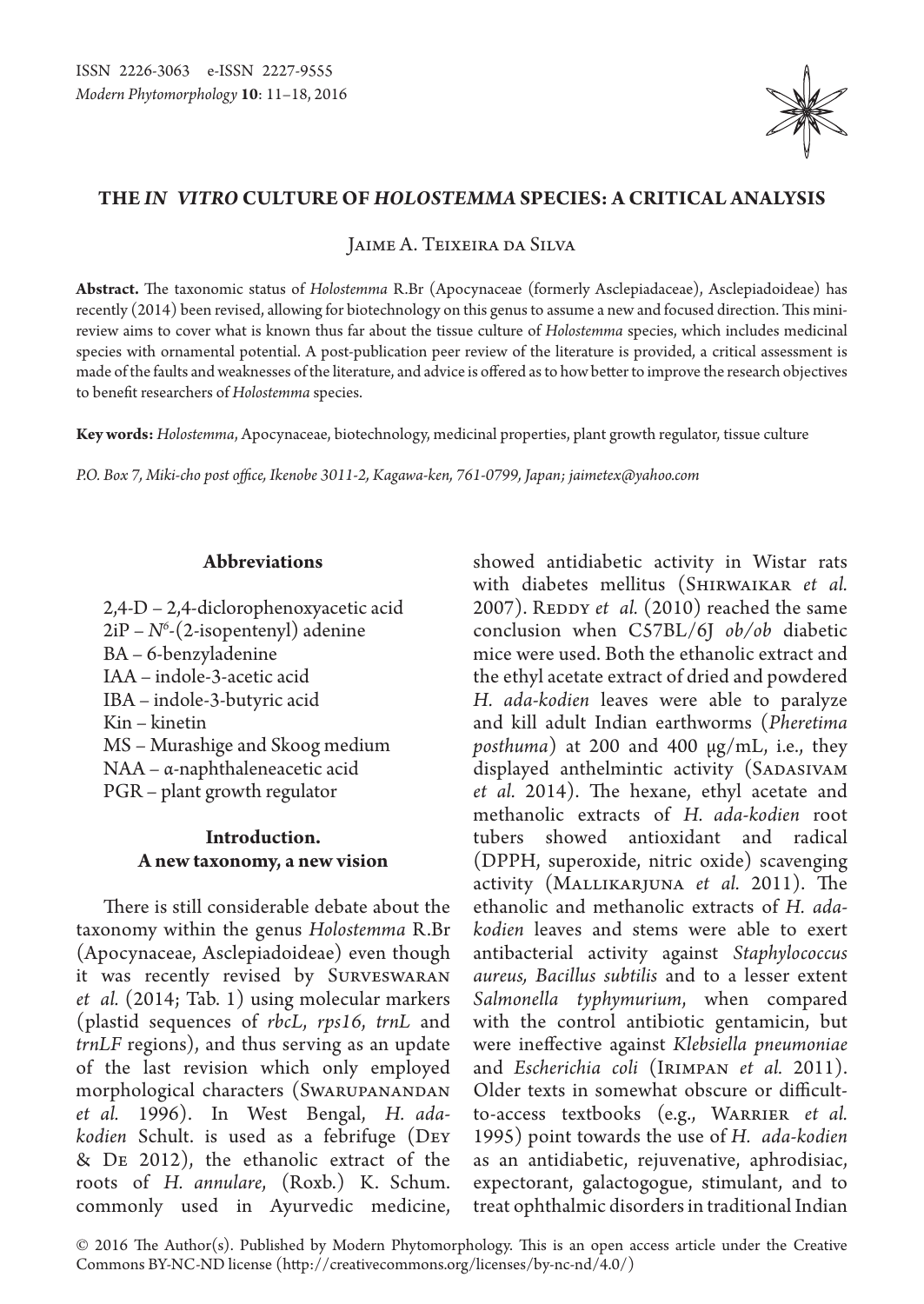| Species                         | Currently accepted name                                            |
|---------------------------------|--------------------------------------------------------------------|
| H. ada-kodien Schult. *1        | H. annularium (Roxb.) K. Schum.                                    |
| H. annularium (Roxb.) K. Schum. | H. annularium (Roxb.) K. Schum.                                    |
| H. brunonianum Royle            | H. annularium (Roxb.) K. Schum.                                    |
| H. candolleanum Spreng.         | Fischeria scandens DC.                                             |
| H. chilense Phil.               | Diplolepis mucronata (Decne.) Hechem & C. Ezcurra                  |
| H. fragrans Wall.               | H. fragrans Wall.                                                  |
| H. laeve Blume                  | Cynanchum ovalifolium Wight <sup>2</sup>                           |
| H. muricatum Blume              | Cynanchum muricatum (Blume) Boerl.                                 |
| H. pictum Champ. ex Benth.      | Graphistemma pictum (Champ. ex Benth.) Benth. & Hook. f. ex Maxim. |
| H. rheedei Wall.                | H. annularium (Roxb.) K. Schum.                                    |
| H. rheedianum Spreng.           | H. annularium (Roxb.) K. Schum.                                    |
| H. sinense Hemsl.               | Metaplexis hemsleyana Oliv.                                        |
| H. tuberculatum Blume           | Cynanchum tuberculatum (Blume) Boerl.                              |

**Tab. 1.** Taxonomy of *Holostemma* R.Br (modified from Surveswaran *et al.* 2014).

\* Claimed on the Plant List (http://www.theplantlist.org/tpl1.1/search?q=Holostemma) and Wikipedia (https:// en.wikipedia.org/wiki/Holostemma) to be the only species within this genus, while other species names listed by Surveswaran *et al.* (2014) are considered to be synonyms of *H. ada-kodien* (The Plant List, updated in 2012).

1 Common names (according to http://flowersofindia.net/catalog/slides/Holostemma%20Creeper.html). Holostemma creeper or adapathiyan; Hindi: Chhirvel; Marathi: Dudruli, Shidodi; Tamil: Palay kirai; Malayalam: Ada kodien; Telugu: Palagurugu; Sanskrit: Jivanti, Arkapushpi.

 $2^2$  Confirmed by LIEDE & KUNZE (2002).

Ayurvedic medicine (according to GEETHA *et al.* (2009) and Irimpan *et al.* (2011), and local references therein).

#### **Are** *Holostemma* **species rare or endangered?**

In 1997, the Foundation for Revitalisation of Local Health Traditions listed *H. ada-kodien*  as being rare due to over collection (FRLHT 1997), although the IUCN does not red list any *Holostemma* species (http://www.iucnredlist. org/), thus bringing into question any claim of rare or endangered by several of the authors of the tissue culture studies covered next (Tab. 2) as one of the supporting claims of "novelty" of their study. For example, Decruse & Seeni (2002) describe *H. annulare* as being rare yet two years later, in Decruse *et al.* (2004), they describe the plant as being endangered, without any supporting evidence. One common tactic used by authors publishing studies on medicinal and aromatic plants to increase their chances of acceptance to a journal is by exaggerating (or inventing) the rare or endangered status of that

plant, to sway the editors and reviewers opinions regarding the importance and originality of the study. Although I am not suggesting that this may be the case in any of the studies listed in Tab. 2, readers should be aware of this unpalatable issue when they assess the novelty of such studies.

In the light of this new taxonomic revision, and the questionable claims of the rarity or endangered status of several *Holostemma* species, this mini-review aims to revise what work exists on the tissue culture of this genus – in fact very few studies – with the objective of giving some direction for future experiments, and, based on a critique of the already published literature, advice on what should or should not be done in future research to make results more meaningful and robust, thus increasing confidence in the reported outcomes.

### **The tissue culture of** *Holostemma* **species**

The earliest known study on the tissue culture of *Holostemma* species that could be identified in the published literature, after consulting at least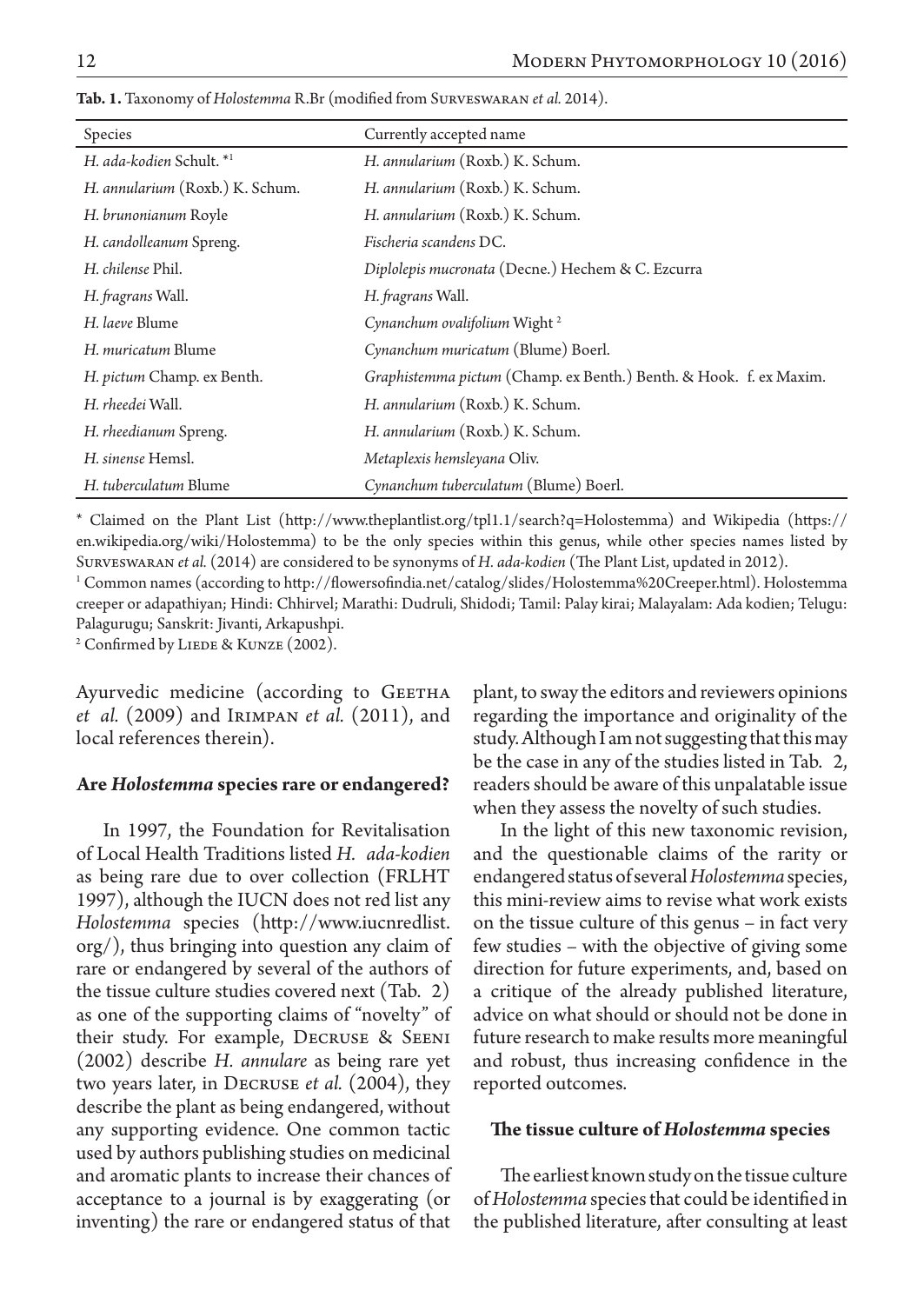| Reported species | <b>Status</b>     | Status supported by sources?  | Reference                    |
|------------------|-------------------|-------------------------------|------------------------------|
| H. annulare      | Rare              | $Yes **$                      | SUDHA et al. 1998, 2000      |
| H. annulare      | Not indicated     |                               | DECRUSE & SEENI 2002 ***     |
| H. ada-kodien    | Rare + endangered | Yes ** $(2002)$ ; No $(2003)$ | <b>MARTIN 2002, 2003</b>     |
| H. annulare      | Endangered        | No                            | DECRUSE et al. 2004          |
| H. ada-kodien    | Endangered        | No                            | GEETA et al. 2009            |
| H. ada-kodien    | Rare              | $Yes **$                      | PUSHPARAJAN & SURENDRAN 2014 |
| H. ada-kodien    | Endangered        | $Yes **/No$                   | JAYA CHANDRA et al. 2015     |

**Tab. 2.** Classification of the rarity of *Holostemma* species in different tissue culture studies \*.

\* As indicated in the text, the IUCN Red List does not list any *Holostemma* species as being either rare, or endangered.

\*\* Only local, old, impossible-to-access, or anonymous sources provided.

\*\*\* Fails to cite SUDHA et al. 1998 in the text, constituting a case of snub publishing (TEIXEIRA DA SILVA 2013).

7 data-bases/web-sites (Elsevier's sciencedirect. com/Scopus; Springer-Nature's SpringerLink; Taylor & Francis Online; Wiley Online; Oxford University Press; NIH's PubMed; Google and Google Scholar), was from 1998.

In that first study, SUDHA et al. (1998) claimed that tissue culture of *H. annulare* was necessary for three reasons: 1) conventional vegetative propagation through stem or root cuttings is impeded by herbivores and insects who are attracted to the sweet latex during monsoon months, but without providing proof; 2) since roots are used for Ayurvedic medicine, the use of roots for propagation is impractical; 3) flowering takes place once a year and little fruit is set, but no evidence was provided. With this set of limitations in hand, the authors propagated mother plants by nodal cuttings or shoot tips. Although the authors attempted liquid culture, they observed hyperhydricity. Although basal nodes regenerated more shoots than shoot tips (3.8 and 1.0 per explant, respectively) in optimized conditions specified in Tab. 3, the former explant showed higher levels of contamination, although contamination levels were not quantified. Although most shoots per explant and longest shoots formed in the 6-benzyladenine (BA; see notes in TEIXEIRA DA SILVA 2012) + α-naphthaleneacetic acid (NAA) combination, shoots could also be induced in the presence of BA + indole-3-butyric acid (IBA) / indole-3 acetic acid (IAA), *N6* -(2-isopentenyl) adenine  $(2iP)$  + NAA / IBA / IAA, or kinetin  $(Kin)$  +

NAA / IBA / IAA. After the first subculture of shoots, shoot production could be increased to 7.6 shoots/explant. A maximum of 75% of shoots could root when IBA was used as the auxin and a maximum of 82% of rooted plants could be successfully acclimatized in the greenhouse without any visible morphological changes. SUDHA *et al.* (2000) followed up their 1998 study with the induction of shoots from chlorophyllous roots with as high as 82% response without callus induction.

MARTIN (2002) was able to induce shoots from 100% of *H. ada-kodien* nodes, forming at most 8.1 shoots/explant. Although shoots could also form in the presence of coconut water without any plant growth regulators (PGRs), with BA or Kin alone, with BA + IAA / NAA, the ideal shoot induction medium involved  $BA + IBA$  (Tab. 3). When 1.5 mg/L BA was used, callus could be induced from leaves, nodes and internodes and subsequently shoots (i.e., indirect callogenesis), forming a maximum of 15.5 shoots/node and 5.2 shoots/ internode. Even though leaf abscission could be avoided by adding  $AgNO_3$  or  $CoCl_2$  to medium, shoot number was compromised. The authors claimed 90% survival of acclimatized plants. Even though MARTIN (2003) claimed to have induced somatic embryos from roots, internodes and leaves, with as many as 43.8/10 mg of callus, no histological or cytological proof was provided. The author also claimed 90% plantlet survival, an identical value to the 2002 study. GEETHA et al. (2009) claimed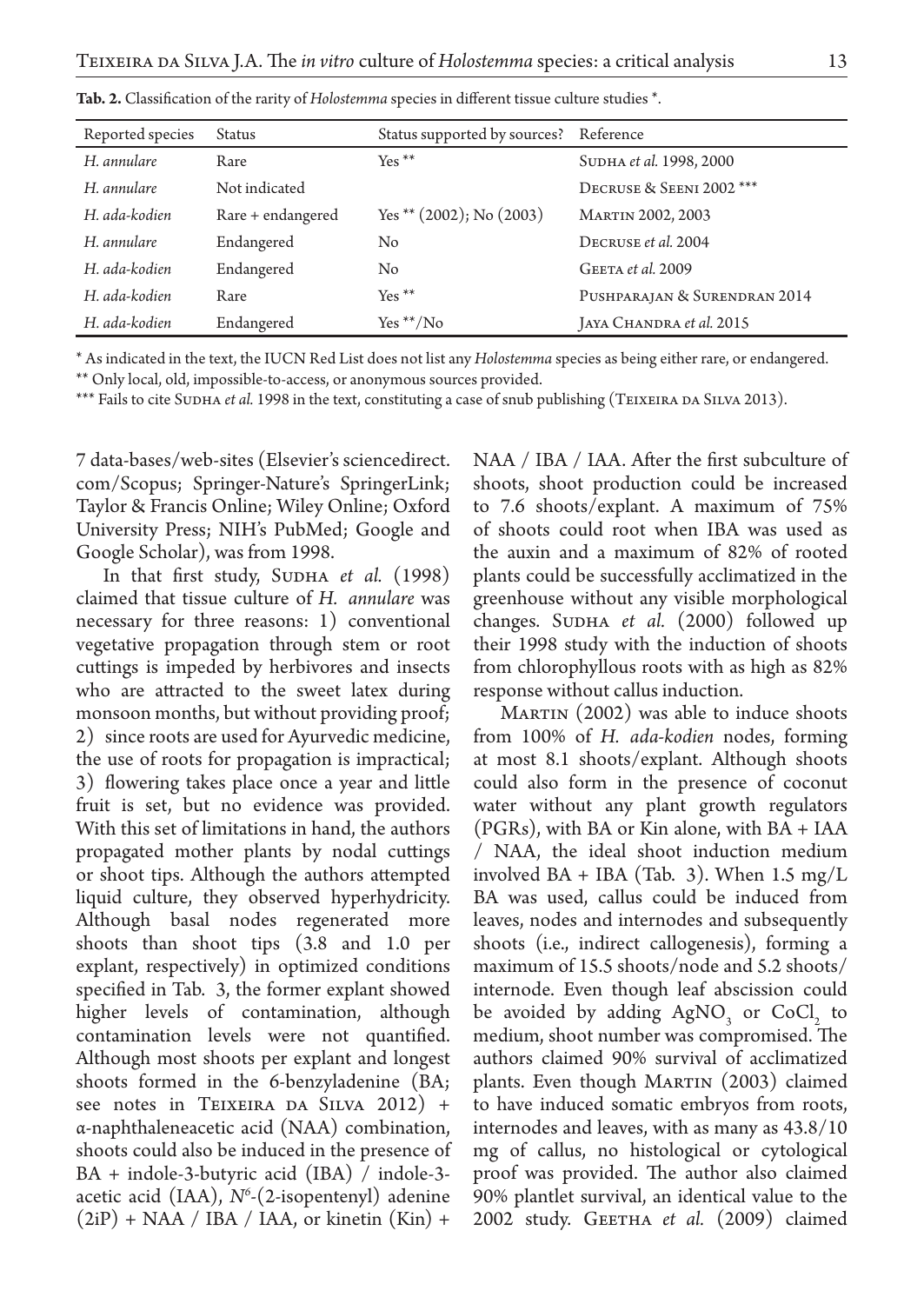|               | Tab. 3. Basic culture conditions for the tissue culture of Holostemma species.                                                                                                                                                                                                                                                                                                                                                                                                                                                                                                                                                                                                                     |                                                                                                                                                             |                                                                                                                                                                                                                                              |                                              |
|---------------|----------------------------------------------------------------------------------------------------------------------------------------------------------------------------------------------------------------------------------------------------------------------------------------------------------------------------------------------------------------------------------------------------------------------------------------------------------------------------------------------------------------------------------------------------------------------------------------------------------------------------------------------------------------------------------------------------|-------------------------------------------------------------------------------------------------------------------------------------------------------------|----------------------------------------------------------------------------------------------------------------------------------------------------------------------------------------------------------------------------------------------|----------------------------------------------|
| Species       | Disinfection process                                                                                                                                                                                                                                                                                                                                                                                                                                                                                                                                                                                                                                                                               | Culture conditions*                                                                                                                                         | Optimal medium <sup>**</sup>                                                                                                                                                                                                                 | Reference                                    |
| H. annulare   | Labolene) for 10 min then rinsed in RTW until the detergent<br>nodes from the apex were cut and washed in detergent (1%<br>plants. Shoots stripped of leaves; the remaining fourth to sixth<br>had been thoroughly removed. Terminal cuttings and older<br>removed from 6-8 week-old mother<br>respectively, each step followed by five rinses with SDW. After<br>12-15 min, respectively, then in 0.1% HgCl <sub>2</sub> for 5-7 or 8-10 min,<br>trimming damaged termini, explants were cut into 0.5-0.8 cm<br>basal nodes were immersed in 15% bleach for 7-10 min or<br>(shoot tips) or 1.0-1.5 cm (basal nodes). One final rinse in<br>SDW before plating on medium.<br>Shoots with 6-8 nodes | agar. Plants acclimatized in sand:<br>NR. Subcultured every 5-6 w.<br>pH 5.8.3% sucrose (RIM). 0.5%<br>PP, light source, LI, and temp.<br>soil: CD (1:1:1). | MS + 0.54 µM NAA + 4.43<br>(SMM). $\frac{1}{4}$ SA: 1.48 pM<br>IBA + 556.06 uM myo-<br>$\mu$ M NAA + 2.21 $\mu$ M BA<br>$\mu$ M BA (SIM). MS + 0.27<br>inositol + $0.05%$ AC (RIM).                                                          | SUDHA et al. 1998                            |
| H. annulare   | Chlorophyllous roots (3-4 cm) of in vitro plants.                                                                                                                                                                                                                                                                                                                                                                                                                                                                                                                                                                                                                                                  | $\mu$ mol · m <sup>-2</sup> · s <sup>-1</sup> . 24 ± 2°C. Other<br>conditions as for SUDHA et al.<br>CWFT.<br>PP.<br>(1998).<br>$12-h$                      | 50 $\frac{1}{2}$ MS + 0.3 mg/L IBA<br>(RIM). $MS + 0.2$ mg/L BA<br>$(SIM)$ . MS + 0.5 mg/L BA<br>$+0.05$ mg/L NAA (SMM).                                                                                                                     | SUDHA et al. 2000                            |
| H. annulare   | (substrate and conditions NR) and<br>nodes from seedlings were disinfected using the SUDHA et al.<br>Seeds were germinated<br>$(1998)$ protocol.                                                                                                                                                                                                                                                                                                                                                                                                                                                                                                                                                   | 12-h PP. 30-50 µmol · m <sup>-2</sup> · s <sup>-1</sup> .<br>Other conditions as for SUDHA<br>$25 \pm 2$ °C. 87.7 mM sucrose.<br>et al. (1998).             | $MS + 2.22$ $\mu M BA + 2.6$ mM<br>$\mathrm{NH}_4\mathrm{H}_2\mathrm{PO}_4$ and without $\mathrm{NH}_4\mathrm{NO}_3$ (cryopreservation<br>and shoot tip recovery<br>media). Recovery medium<br>also contained 1.44 $\mu$ M GA <sub>3</sub> . | DECRUSE & SEENI 2002;<br>DECRUSE et al. 2004 |
| H. ada-kodien | plants washed under RTW, then 5% Extran (detergent) for<br>Leaf, internode and node explants from tender parts of mature<br>$5\text{-}10$ min, then rinsed in SDDW. Explants placed in 0.5% $\mathrm{HgCl}_2$<br>for 12-14 min then rinsed in SDDW.                                                                                                                                                                                                                                                                                                                                                                                                                                                | 16-h PP. CWFT. 2000 lux.<br>0.8% agar. Plants acclimatized in<br>$25 \pm 2$ °C, pH 5.8. 3% sucrose.<br>solrite : sand (1:1).                                | $MS + 1.5$ mg/L BA (CIM $\rightarrow$<br>$(SIM; nodes)$ . $1/2 MS + 0.05$<br>SIM; all explants). MS + 2<br>$mg/L$ BA + 0.5 mg/L IBA<br>mg/L IBA (RIM)                                                                                        | <b>MARTIN 2002</b>                           |
| H. ada-kodien | plants surface disinfected as for MARTIN (2002). Leaves cut<br>Leaf, internode and root explants from tender parts of mature<br>into 1 cm <sup>2</sup> and internodes and roots 1 cm explants.                                                                                                                                                                                                                                                                                                                                                                                                                                                                                                     | 0.8% agar. Plants acclimatized in<br>$16-h$ PP. 25 $\mu$ mol $m^2 \cdot s^1$ .<br>$25 \pm 2$ °C. pH 5.8. 3% sucrose.<br>solrite : sand (1:1).               | $MS + 1 mg/L 2,4-D (CIM).$<br>$\frac{1}{4}$ MS + 0.1 mg/L 2,4-D<br>(SEIM)                                                                                                                                                                    | <b>MARTIN 2003</b>                           |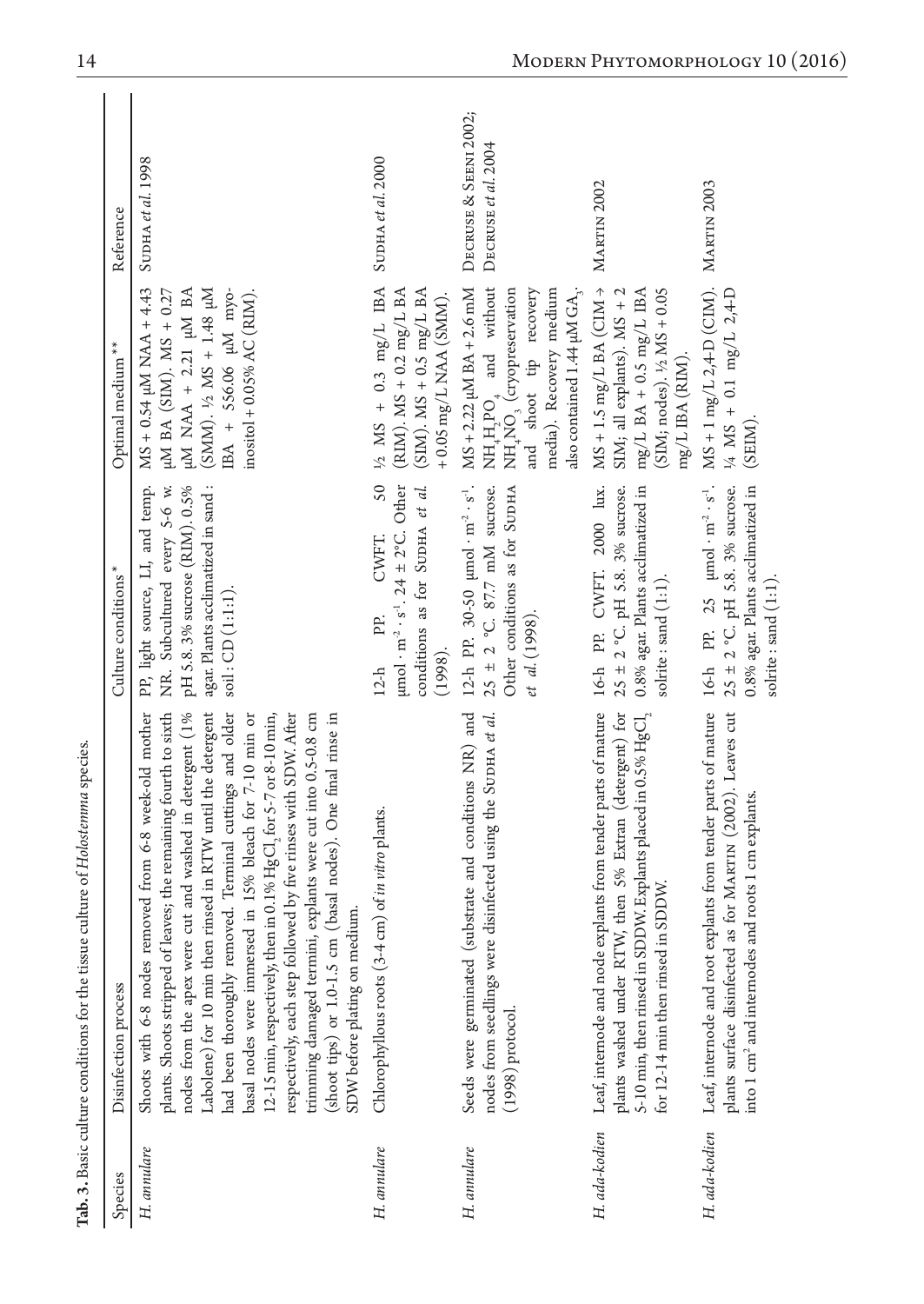| GEETHA et al. 2009                                                                                                                                                                                                                                                                                                                                                                         | SURENDRAN <sub>2014</sub><br>PUSHPARAJAN <sup>&amp;</sup>                                                                                                                                                                                                                                                                                                                                                                 | JAYA CHANDRA et al. 2015                                                                                                                                                                                                            |                                                                                                                                                                                                                                                                                                                                                                                                                                                                                                                                                                                                                                                                                                                                                                                                                                                                                                                                                                                                                                                         |                                                                                                                                                                                                                                                                                                                                                                                                                                                                     |                                                                                             |                                                                                                                                                                    |
|--------------------------------------------------------------------------------------------------------------------------------------------------------------------------------------------------------------------------------------------------------------------------------------------------------------------------------------------------------------------------------------------|---------------------------------------------------------------------------------------------------------------------------------------------------------------------------------------------------------------------------------------------------------------------------------------------------------------------------------------------------------------------------------------------------------------------------|-------------------------------------------------------------------------------------------------------------------------------------------------------------------------------------------------------------------------------------|---------------------------------------------------------------------------------------------------------------------------------------------------------------------------------------------------------------------------------------------------------------------------------------------------------------------------------------------------------------------------------------------------------------------------------------------------------------------------------------------------------------------------------------------------------------------------------------------------------------------------------------------------------------------------------------------------------------------------------------------------------------------------------------------------------------------------------------------------------------------------------------------------------------------------------------------------------------------------------------------------------------------------------------------------------|---------------------------------------------------------------------------------------------------------------------------------------------------------------------------------------------------------------------------------------------------------------------------------------------------------------------------------------------------------------------------------------------------------------------------------------------------------------------|---------------------------------------------------------------------------------------------|--------------------------------------------------------------------------------------------------------------------------------------------------------------------|
| PGR-free MS (SIM, RIM).<br>$MS + 4.90$ µM IBA + 0.46<br>µM Kin (SMM).                                                                                                                                                                                                                                                                                                                      | mg/LNAA or 2.5 mg/L Kin<br>$+$ 1 mg/L NAA (CIM). ${\rm MS}$<br>$MS + 2.0 - 2.5$ mg/L $BA + 1$<br>1.5 mg/L Kin + 0.5 mg/L<br>NAA (SIM).                                                                                                                                                                                                                                                                                    | MS + 11.09 µM BA (SIM).<br>$MS + 8.87$ $\mu$ M BA + 4.92 $\mu$ M<br>IBA + 2.32 µM Kin (SMM).<br>$MS + 4.92$ $\mu M$ IBA (RIM,<br>$ex\,vito).$                                                                                       |                                                                                                                                                                                                                                                                                                                                                                                                                                                                                                                                                                                                                                                                                                                                                                                                                                                                                                                                                                                                                                                         |                                                                                                                                                                                                                                                                                                                                                                                                                                                                     |                                                                                             |                                                                                                                                                                    |
| PP, LI, temp. NR ***. pH 5.8.2%<br>(SIM) or 3% (SMM) sucrose.<br>$0.7\%$ (SIM) or $0.8\%$ (SMM)<br>agar. Plants acclimatized in sand.                                                                                                                                                                                                                                                      | 16-h PP. 3000 lux. 25 $\pm$ 2 °C.<br>55 ± 5% RH. pH 5.8.3% sucrose.<br>0.8% agar. Plants acclimatized in<br>sterile soil : sand (1:1).                                                                                                                                                                                                                                                                                    | 16-h PP. 2500 lux. 25 $\pm$ 3 °C.<br>soil: forest humus (1:1) (in vivo<br>pH 5.8. 3% sucrose. 0.8% agar.<br>Plants acclimatized in garden<br>cuttings) or soil: vermicompost<br>: sand $(1:1:1)$ for in vitro-derived<br>plantlets. |                                                                                                                                                                                                                                                                                                                                                                                                                                                                                                                                                                                                                                                                                                                                                                                                                                                                                                                                                                                                                                                         |                                                                                                                                                                                                                                                                                                                                                                                                                                                                     |                                                                                             |                                                                                                                                                                    |
| and cut into 3-4 cm long explants which are treated with 4%<br>NaOCl and Tween-20 (2 drops/100 mL) for 2 min and rinsed<br>NaOCl for 2 min under constant agitation, and wash 5-6 times<br>for 15 min. After removing leaves,<br>naked stem washed in dilute Tween-20 (2 drops in 100 mL)<br>4-5x with SDW. Trim to 1.5 cm long segments, treat with 4%<br>Shoots washed in RTW<br>in SDW. | Leaves, shoot tips and nodal segments collected from fresh,<br>young, healthy mother plants were washed thoroughly in RTW<br>then with Salvon for 5 min. Explants treated with 5% Teepol for<br>5-10 min and thoroughly washed with DW. Explants immersed<br>washed with SDW 3x, then treated<br>with 0.1% HgCl, for 1-10 min. Washed with autoclaved DW5×<br>and cut into 0.5-1.0 cm explants.<br>in 70% EtOH for 1 min, | Stem cuttings with three apical nodes treated with 5% detergent<br>+ Tween-20 for 5 min, 3-4 rinses in SDW, 70% EtOH for 30 s,<br>0.1% $HgCl$ for 5 min and 4x with SDW after each step.                                            | medium; NAA – a-naphthaleneacetic acid; NaOCl – sodium hypochlorite; NR – not reported in the study; PGR – plant growth regulator; PP – photoperiod; RH – relative<br>' – activated charcoal; BA – N°-benzyladenine (BA is used throughout even though BAP (6-benzylamino purine) may have been used<br>humidity; <b>RIM</b> - root induction medium; <b>RTW</b> - running tap water; <b>SDW</b> - sterlized (by autoclaving) distilled water; <b>SDDW</b> - sterilized (by autoclaving) double distilled<br>in the original, according to TEIXEIRA DA SILVA 2012); CD – cow dung; CIM – callus induction medium; CWFT – white fluorescent tubes; DW – distilled water; EtOH – ethyl<br>alcohol (ethanol); HgCl, - mercury chloride; IBA - indole-3-butyric acid; Kin - kinetin (6-furfuryl aminopurine); LI - light intensity; MS - MuRASHIGE & SKOOG (1962)<br>water; SEIM – somatic embryo induction medium; SIM – shoot induction medium; SMM – multiplication induction medium; w – week(s)<br>$2,4$ - $D$ – $2,4$ -dichlorophenoxyacetic acid; AC | $^*$ The original light intensity reported in each study has been represented since the conversion of lux to µm0 $\cdot$ m <sup>2</sup> $\cdot$ s' is different for different illumination (main ones represented):<br>for fluorescent lamps 1 µmol·m <sup>2</sup> ·s <sup>-1</sup> = 80 lux; for the sun 1 µmol·m <sup>2</sup> ·s <sup>-1</sup> = 55.6 lux; for high voltage sodium lamp 1 µmol·m <sup>2</sup> ·s <sup>-1</sup> = 71.4 lux (TEINUJAN & HEINS 1983) | ** Percentage values of solids as w/v (weight/volume) and of liquids as volume/volume (v/v) | *** https://pubpeer.com/publications/19521837. Claims of somatic embryogenesis without sufficient proof (cytological, histological, genetic), i.e., only photos of |
| H. ada-kodien                                                                                                                                                                                                                                                                                                                                                                              | H. ada-kodien                                                                                                                                                                                                                                                                                                                                                                                                             | H. ada-kodien                                                                                                                                                                                                                       |                                                                                                                                                                                                                                                                                                                                                                                                                                                                                                                                                                                                                                                                                                                                                                                                                                                                                                                                                                                                                                                         |                                                                                                                                                                                                                                                                                                                                                                                                                                                                     |                                                                                             | macromorphology.                                                                                                                                                   |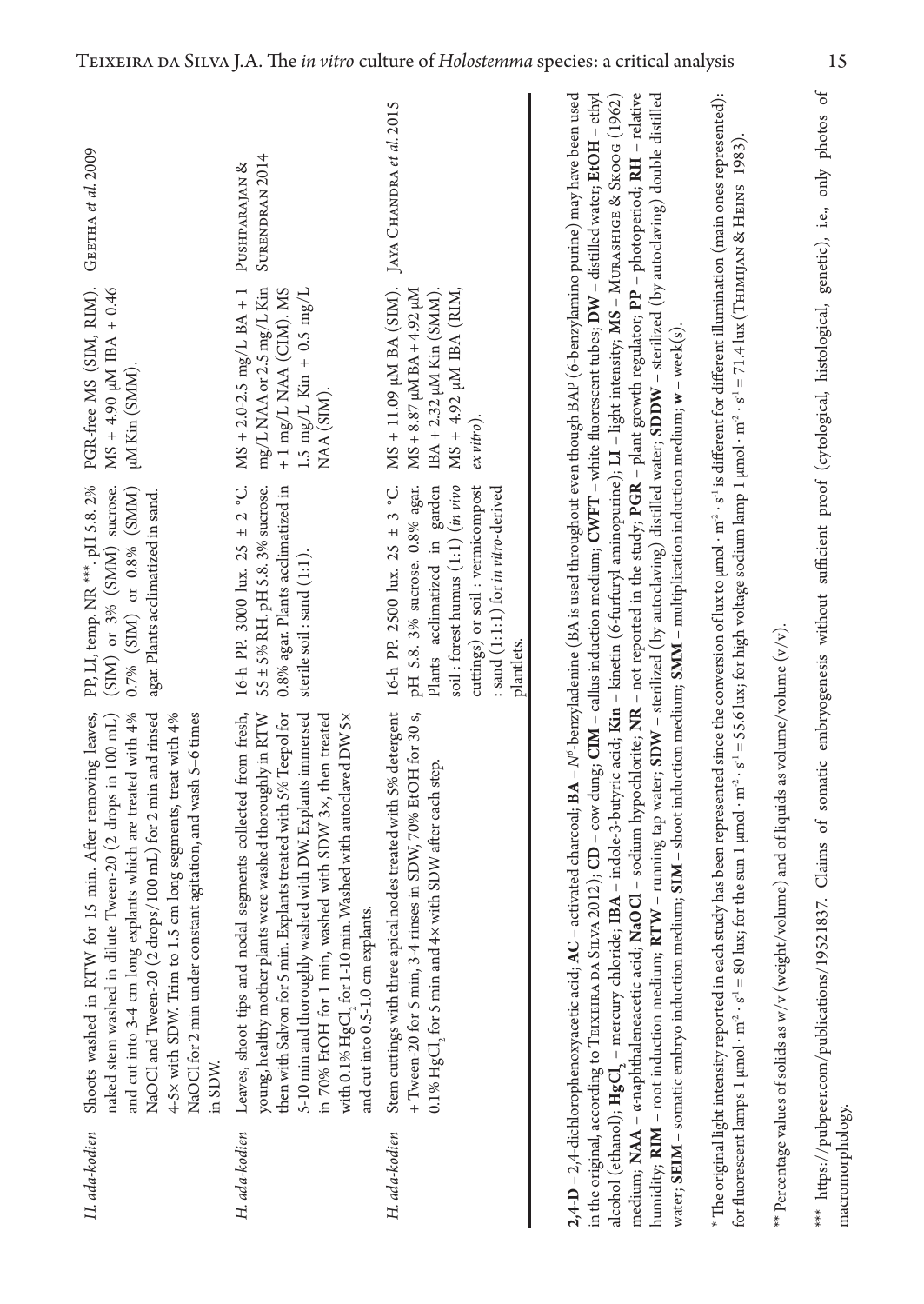the ability to produce "300,000 plantlets from a single explant after 10 subculture cycles of 4 to 5 wk intervals with 90% field establishment."

Pushparajan & Surendran (2014) induced callus and shoots from shoot tips and leaves of *H. ada-kodien* with a roughly 50% callus induction response in both explants when the BA + NAA combination was used, or closer to 60% when Kin was used with NAA (Tab. 3). The shoot induction response was 68% when Kin + NAA were employed. JAYA CHANDRA *et al.* (2015) showed that 700 mg/L IBA could induce roots in 88% of shoots in a greenhouse when rooted in vermiculite. *In vitro*, these authors induced shoots from nodes in 84% of explants, and multiplies to 8.14 shoots/shoot when subcultured (Tab. 3).

The ability to cryopreserve important medicinal plant germplasm has advantages, but only if the material can be regenerated post storage in liquid N<sub>2</sub>. DECRUSE *et al.* (1999) noted that when  $NH<sub>4</sub>NO<sub>3</sub>$  was removed from MS medium and replaced with 2.6 mM  $NH<sub>4</sub>H<sub>2</sub>PO<sub>4</sub>$ , *H.* annulare shoot tips could be successfully cryopreserved using encapsulation-dehydration. Moreover, when  $NH_{4}NO_{3}$  was omitted from postcryopreservation shoot tip regeneration medium, no callus formed (Decruse & Seeni 2002; Decruse *et al.* 2004). In their experiment, Decruse & Seeni (2002) and Decruse *et al.* (2004) first subcultured shoot tips derived from seedling six times on MS medium with 0.2 M sucrose and 2.85 µM IBA for a total of 30 days (preconditioning period). Shoot tips 1-3 mm long were dissected then encapsulated in 2.5% sodium alginate and precultured in liquid medium containing 0.5 and 0.75 M sucrose for one day each at  $25\pm2$  °C and 0.75 M sucrose + 3% DMSO for 3 days at 4 °C. Precultured beads were dehydrated for 4 h in a sterile airflow hood until dry weight was 0.17-0.2 g water/g, based on Decruse *et al.* (1999) and stored in LN overnight. Encapsulated shoot tips (i.e., within synseeds, an essential tool in cryopreservation; SHARMA *et al.* 2013) were then rewarmed at 40 °C. Only 56.8% of cryopreserved shoot tips could regenerate, but without callus formation

while control (uncryopreserved) shoot tips showed 90% recovery, but 8.3% formed callus (Decruse & Seeni 2002). Decruse *et al.*  (2004) observed highest percentage recovery (90%) when MS medium free of  $NH<sub>4</sub>NO<sub>3</sub>$ was used for pre- and post-cryopreservation procedures.

There are only two studies on the genetic transformation of *H. ada-kodien* conducted by Karmarkar & Keshavachandran (2001) and Karmarkar *et al.* (2001). In those studies, 25% of hypocotyls could be induced to form hairy roots in the dark in response to *Agrobacterium rhizogenes* strain PcA4, although hairy root induction was also possible when strains 15834 and A4, in both darkness and light conditions, and using either shoots or hypocotyls, albeit at lower levels. Strains 8196 and 2659 could not induce hairy roots. However, apparent figure duplication and/or manipulation undermines the validity of these results.

## **Conclusions**

To date, even though the number of studies on the tissue culture of *Holostemma* species is limited, the following has already been achieved: callus induction, shoot induction, root induction and cryopreservation. These processes from the basic steps for additional *in vitro* studies which should examine a much wider range of factors, both biotic and abiotic, to increase shoot production. Even though there are two studies on genetic transformation, the results are doubtful and thus more comprehensive trials are needed. The genetic stability of *in vitro*-derived plants needs to be tested with molecular markers. If *in vitro* flowering (Teixeira da Silva *et al.* 2014) can be achieved, then floral tissue for novel *in vitro* studies can be developed. Ultrasound or sonication (Teixeira da Silva & Dobránszki 2014), the use of thin cell layers (Teixeira da Silva & Dobránszki 2013), or the use of magnetic fields (TEIXEIRA DA SILVA & Dobránszki 2015) to study growth and development or to maximize organogenesis are recommended.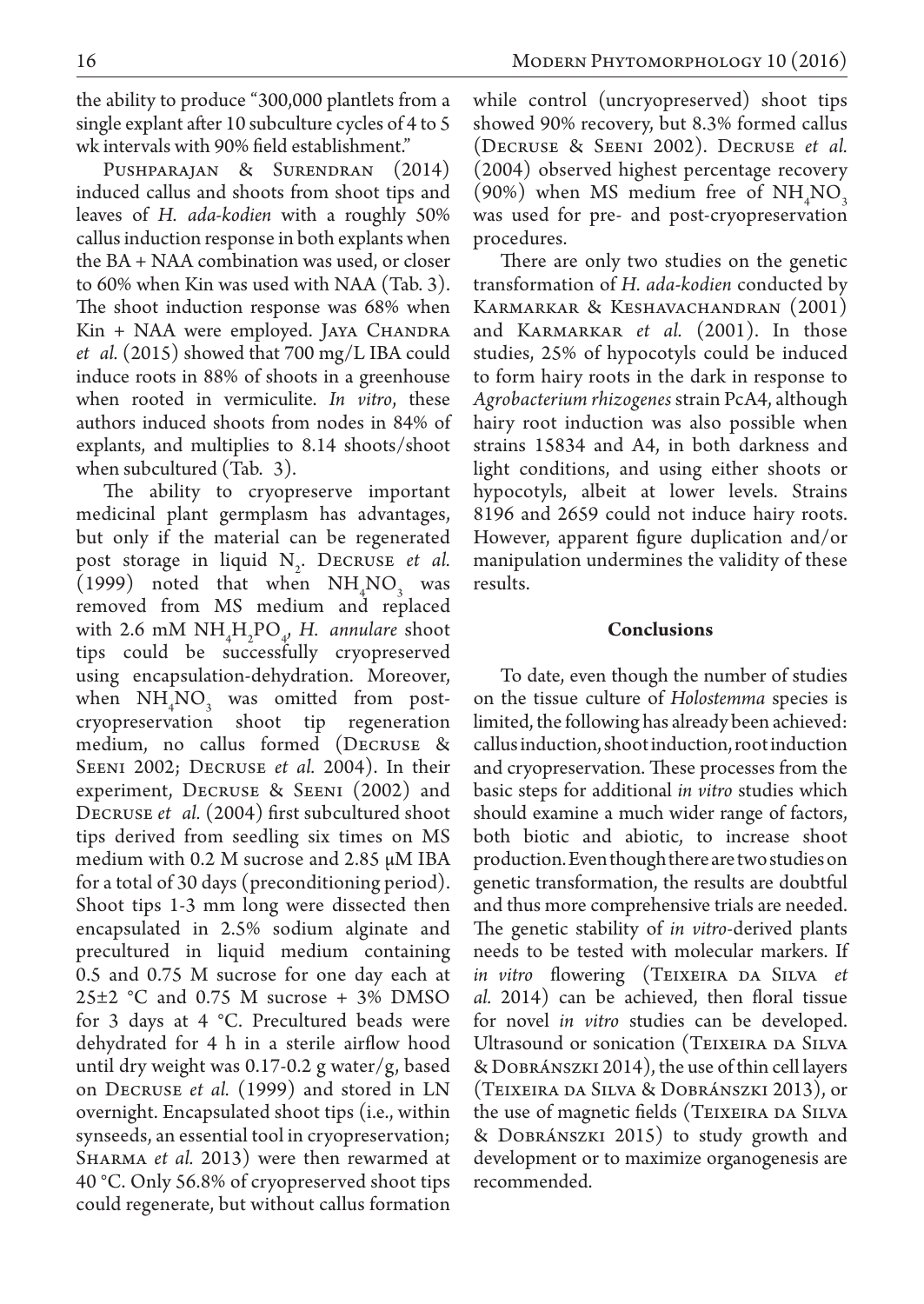#### **References**

- **Decruse S.W., Seeni S. 2002.** Ammonium nitrate in the culture medium influences regeneration potential of cryopreserved shoot tips of *Holostemma annulare. CryoLetters* **23 (1)**: 55–60.
- **Decruse S.W., Seeni S., Nair G.M. 2004.** Preparative procedures and culture medium affect the success of cryostorage of *Holostemma annulare* shoot tips. *Plant Cell Tissue Organ Cult.* **76 (2)**: 179–182. doi: 10.1023/B:TICU.0000007283.28280.a3.
- **Decruse S.W., Seeni S., Pushpangadan P. 1999.**  Cryopreservation of alginate coated shoot tips of *in vitro* grown *Holostemma annulare* (Roxb.) K. Schum, an endangered medicinal plant: influence of preculture and DMSO treatment on survival and regeneration. *CryoLetters* **20**: 243–250.
- **Dey A., De J.N. 2012.** Traditional use of medicinal plants as febrifuge by the tribals of *Purulia district*, West Bengal, India. *Asian Pac. J. Trop. Dis.* **2 (Suppl. 2)**: S800–S803.
- **FRLHT 1997.** Medicinal plants of India. Guidelines for National Policy and Conservation Programmes: 15. Foundation for Revitalisation of Local Health Traditions, Bangalore.
- **Geetha S.P., Raghu A.V., Martin G., George S.,**  BALACHANDRAN I. 2009. In vitro propagation of two tuberous medicinal plants: *Holostemma ada-kodien* and *Ipomoea mauritiana*. In: Saxena P.K., Mohan Jain S. (eds), Protocols for *in vitro* cultures and secondary metabolite analysis of aromatic and medicinal plants; methods in molecular biology (Vol. 547, Chapter 7): 81–92. Humana Press, Germany. doi: 10.1007/978-1- 60327-287-2\_7.
- **Irimpan M.T., Jolly C.I., Sheela D. 2011.** A study of the phytochemical composition and antibacterial activity of *Holostemma adakodien* Schultes. *Int. J. PharmTech Res.* **3 (2)**: 1208–1210.
- **Jaya Chandra K., Adilakshmi D., Bebi P., Daniel G.S. 2015.** Macro and micro propagation of *Holostemma ada-kodien. Intl. J. Curr. Sci. Technol.*  **3 (9)**: 70–74
- **Karmarkar S.H., Keshavachandran R. 2001.** Genetic transformation and hairy root induction in *Holostemma ada-kodien* K. Schum – a vulnerable medicinal plant. *Indian J. Exp. Biol.* **39 (12)**: 1263–1267.
- Karmarkar S.H., Keshavachandran R., **Nazeem P.A., Girija D. 2001.** Hairy root induction in adapathiyan (*Holostemma ada-kodien* K. Schum.). *J. Trop. Agric.* **102**: 102–107.
- LIEDE S., KUNZE H. 2002. *Cynanchum* and the Cynanchinae (Apocynaceae – Asclepiadoideae): a molecular, anatomical and latex triterpenoid study. *Org. Divers. Evol.* **2 (3)**: 239–269. doi: 10.1078/1439- 6092-00045.
- **Mallikarjuna B., Usha Nagalakshmi R., Gayathri D., Rama Gopal G. 2011.** *In vitro*  antioxidant and free radical scavenging potential of *Holostemma ada-kodien* K. Schum., an important rare medicinal plant. *Int. J. Pharm. Sci. Res.* **2 (9)**: 2413–2418.
- **Martin K. 2002.** Rapid propagation of *Holostemma ada-kodien* Schult., a rare medicinal plant, through axillary bud multiplication and indirect organogenesis. *Plant Cell Reports* **21 (2)**: 112–117. doi: 10.1007/ s00299-002-0483-7.
- **Martin K.P. 2003.** Plant regeneration through somatic embryogenesis on *Holostemma ada-kodien*, a rare medicinal plant. *Plant Cell Tissue Organ Cult.* **72 (1)**: 79–82. doi: 10.1023/A:1021229422172.
- **Murashige T., Skoog F. 1962.** A revised medium for rapid growth and bioassays with tobacco tissue culture. *Physiol. Plant.* **15**: 473–497.
- **Pushparajan G., Surendran S. 2014.** Studies on medicinal plants. 4. Micropropagation of *Holostemma ada-kodien* Schult. – a rare medicinal plant. *Int. J. Advanced Res.* **2 (8)**: 394–399.
- **Reddy D.S., Muchandi I.S., Srinivasa R.A., Pradeep H.A., RaviKumar K., Rao M.S., Ibrahim M. 2010.** Effect of *Holostemma annularis* on the progression of diabetes induced by a high fructose diet in rats and in diabetic C57BL/6J *ob/ob* mice. *Diabetes Metab. Syndr. Obes. Target Ther.* **3**: 87–94. doi: 10.2147/DMSO.S9099.
- **Sadasivam R.K., Sridhar C., Jayaveera K.N. 2014.** *In vitro* anthelmintic activity of leaf extracts of *Shorea tumbuggaia* Roxb. and *Holostemma ada-kodien* Schult. on (*Pheretima posthuma*) Indian earthworm. *Asian J. Pharm. Clin. Res.* **7 (Suppl. 2)**: 95–97
- **Sharma S., Shahzad A., Teixeira da Silva J.A. 2013.** Synseed technology – A complete synthesis. *Biotech. Advances* **31 (2)**: 186–207. doi: 10.1016/j. biotechadv.2012.09.007.
- **Shirwaikar A., Punitha I.S.R., Upadhye M., Dhiman A. 2007.** Antidiabetic activity of alcohol root extract of *Holostemma annulare* in NIDDM rats. *Pharm. Biol.* **45 (6)**: 440–445. doi: 10.1080/13880200701388989.
- **Sudha C.G.,Krishnan P.N., Pushpangadan P. 1998.**  *In vitro* propagation of *Holostemma annulare* (Roxb.) K. Schum., a rare medicinal plant. *In Vitro Cell. Dev. Biol. Plant* **34 (1)**: 57–63. doi: 10.1007/BF02823124
- **Sudha C.G., Krishnan P.N., Seeni S., Pushpangadan P. 2000.** Regeneration of plants from *in vitro* root segments of *Holostemma annulare* (Roxb.) K. Schum, a rare medicinal plant. *Current Sci.* **78**: 503–506.
- **Surveswaran S., Sun M., Grimm G.W., Liede-**SCHUMANN S. 2014. On the systematic position of some Asian enigmatic genera of Asclepiadoideae (Apocynaceae). *Bot. J. Linn. Soc.* **174 (4)**: 601–619. doi: 10.1111/boj.12156.